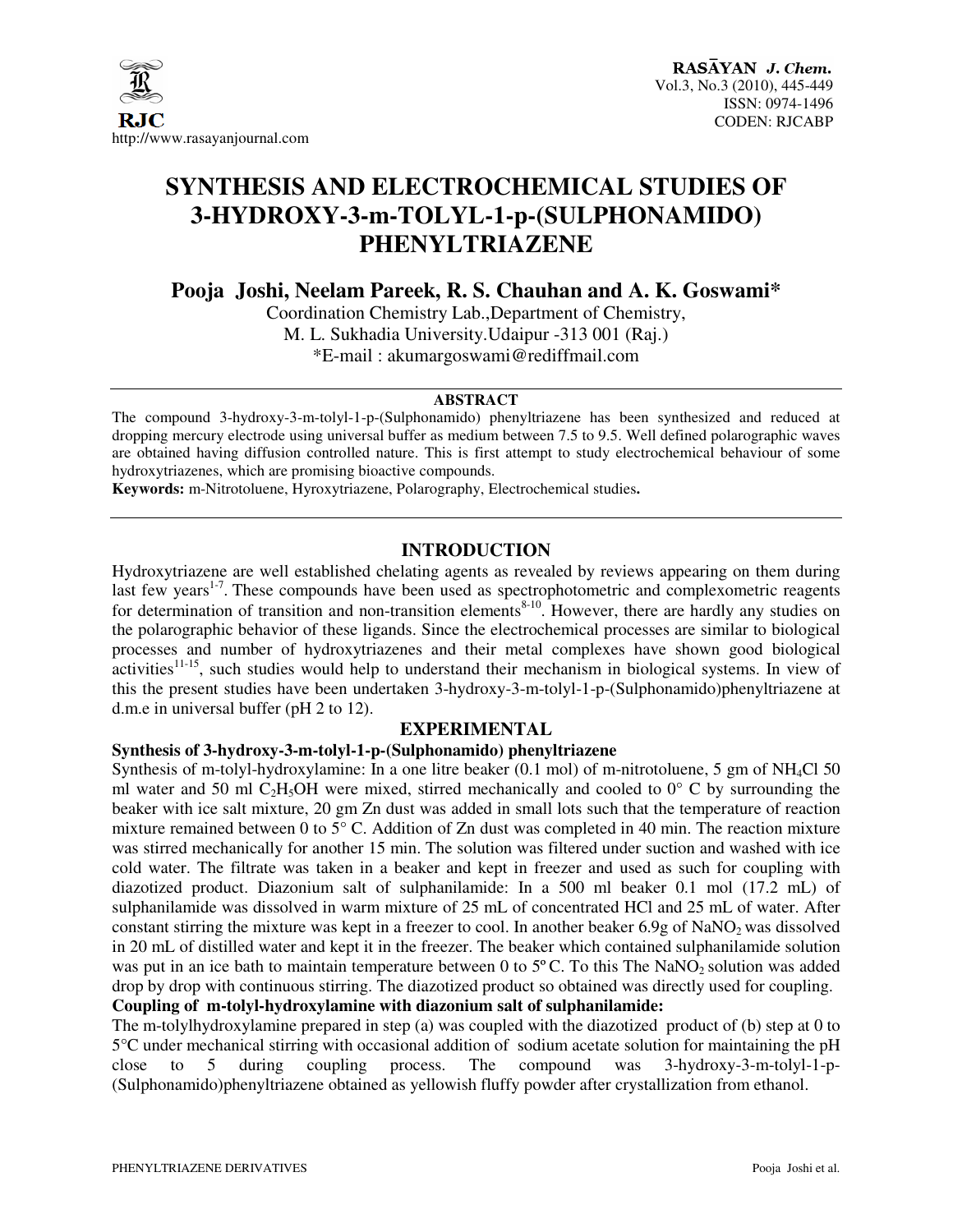Melting points of all synthesized compounds were taken in open capillaries and are uncorrected. C H N analysis corroborated the purity of compound. the compound was subjected to IR spectral analysis and following bands were observed.

IR (KBr) cm-1: 3249 (O-H str.), 3078 (C-H str. Ar), 2981 (C-H str., CH3), 1632 (N=N str.), 1419 (N-N str.).The spectra showed the compound to be in pure state. IR spectra (KBr) were recorded on FT IR RX1 Perkin Elmer Spectrometer. A Systronics Polarograph 1632 was used for obtaining current voltage curves. Physical and analytical data are given in Table-1**.** 



#### Scheme-1

#### **Polarographic study of 3-hydroxy-3-m-tolyl-1-p-(Sulphonamido)phenyltriazene:**

The electro-chemical behavior of 3-hydroxy-3-m-tolyl-1-p-(Sulphonamido) phenyltriazene was studied polarographically in the mixture of acetone and water on d.m.e., at different pH values using citric acid and Na2HPO4 buffer solution as supporting electrolyte . All the experiments were performed at room temperature. The solutions were deoxygenated by purging high purity nitrogen gas for at least 15 min. before taking measurements. Diffusion controlled nature of each wave was verified by id Vs C and id Vs √h plots. Triton-X-100 was used as maximum suppressor. Ionic strength was kept constant by using KCI. The capillary had following characteristics  $t = 1$  drop/sec,  $m = 1.35$  mg/sec. IR drop correction were applied.

#### **RESULTS AND DISCUSSION**

In all the cases where the electrochemical reduction was studied (in the pH range 2.5 to 9.5) a well defined single wave was obtained. The slope analysis indicated a six electron irreversible reduction method.

In organic compounds the depolarizer species is initially protonated followed by electron transfer. Thus the protonation decides ease or difficulty in the reduction process. The experimental results corroborate the fact i.e between pH 2.5 to 9.5 consequently the protonation of depolarizer decrease and thus the reduction occurs at higher negative potential and all data given in Table-2, which has been observed in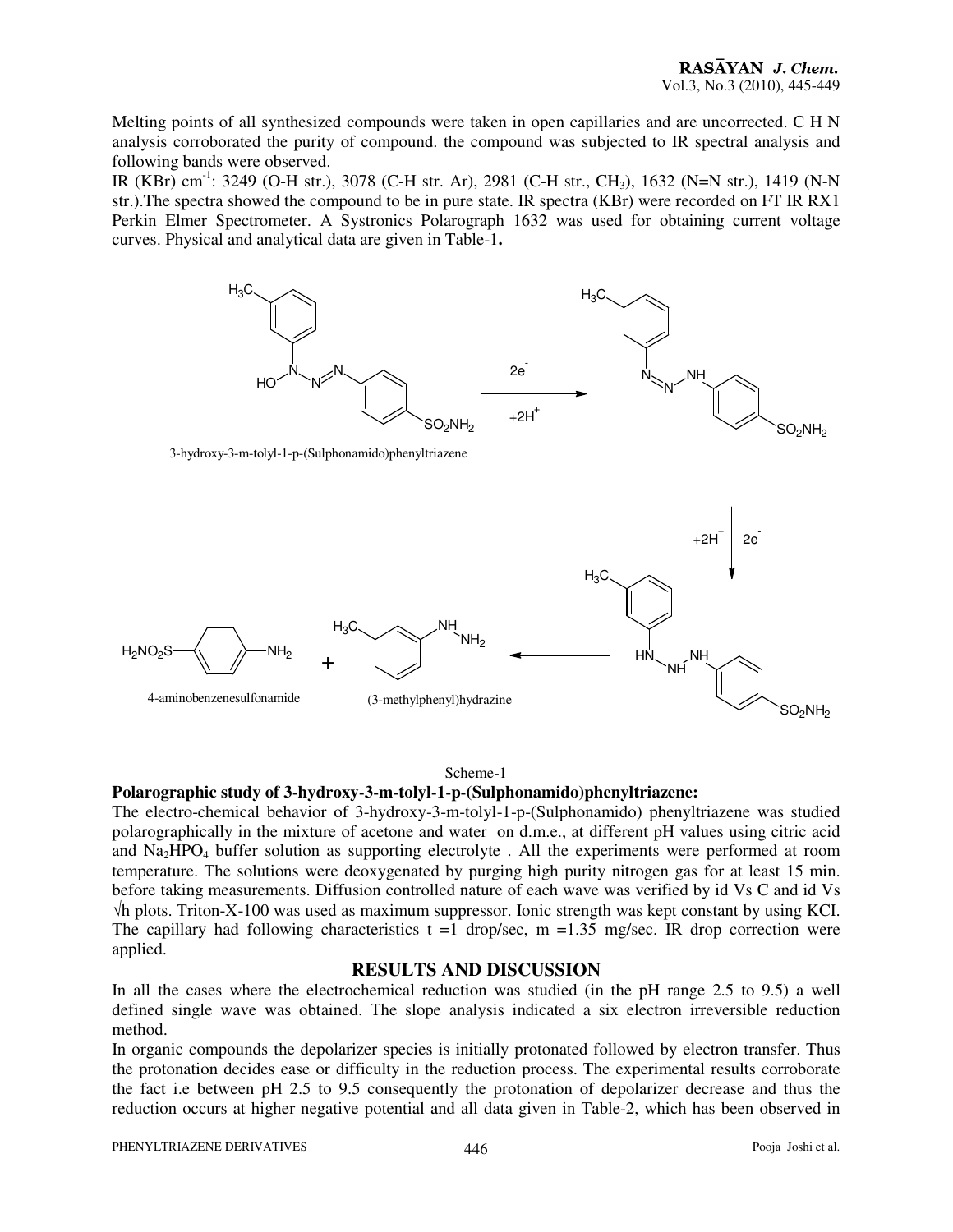case of this compound. In views of this mechanism of reduction for the compound 3-hydroxy-3-m-tolyl-1-p-(Sulphonamido) phenyltriazene has given in Scheme-1 and 2..

The proposed mechanism is corroborated by the fact that above reaction involves all the steps at the same potential and hence a single reduction peak involving transfer of six electrons is obtained. The same fact has been verified by Verma et.al through product analysis<sup>16</sup>. Thus in our case compound 3-hydroxy-3-mtolyl-1-p-(Sulphonamido) phenyltriazene is reduced polarographically between pH 2.5 to 9.5 producing aniline and phenylhydrazine as product. Thus the present studies propose electrochemical reduction of hydroxytriazene at d.m.e.

In the acidic pH the mechanism takes following steps (Scheme-1) and in the basic pH the mechanism takes following steps (Scheme-2).

|      |                          | Mol.   | M.P.        | Yield | Found/(calculated) |              |              |
|------|--------------------------|--------|-------------|-------|--------------------|--------------|--------------|
| Comp | Mol. Formula             | Weight | $\rm ^{o}C$ | $\%$  | $C\%$              | $N\%$        | $H\%$        |
|      | $(C_{13}H_{14}N_4O_3.S)$ | 306    | 188 °C      | 79    | 50.944<br>8.95     | 4.57<br>4.61 | 18.21<br>8.7 |

Table-1:Elemental analysis of 3-hydroxy-3-m-tolyl-1-p-(Sulphonamido) phenyltriazene

| Table-2: Dependence of $E_{1/2}$ and id on pH of 3-hydroxy-3-m-tolyl-1-p- (Sulphonamido) phenyltriazene |  |  |  |  |  |  |
|---------------------------------------------------------------------------------------------------------|--|--|--|--|--|--|
|---------------------------------------------------------------------------------------------------------|--|--|--|--|--|--|

| S.No.          | pH  | id $(\mu A)$ | $E_{\frac{1}{2}}(V \text{ Vs}$ SCE) |
|----------------|-----|--------------|-------------------------------------|
| 1              | 2.5 | 172          | 0.998                               |
| $\overline{2}$ | 3.5 | 167          | 1.094                               |
| 3              | 4.5 | 202          | 1.103                               |
| $\overline{4}$ | 5.5 | 212          | 1.109                               |
| 5              | 6.5 | 317          | 1.113                               |
| 6              | 7.5 | 342          | 1.333                               |
| $\overline{7}$ | 8.5 | 412          | 1.393                               |
| 8              | 9.5 | 392          | 1.403                               |
|                |     |              |                                     |

## **CONCLUSION**

3-hydroxy-3-m-tolyl-1-p-(Sulphonamido)phenyltriazene reduces electrochemically, to (3 methylphenyl)hydrazine and sodium 4-aminobenzenesulfonamide through six electrons irreversible reduction mechanism.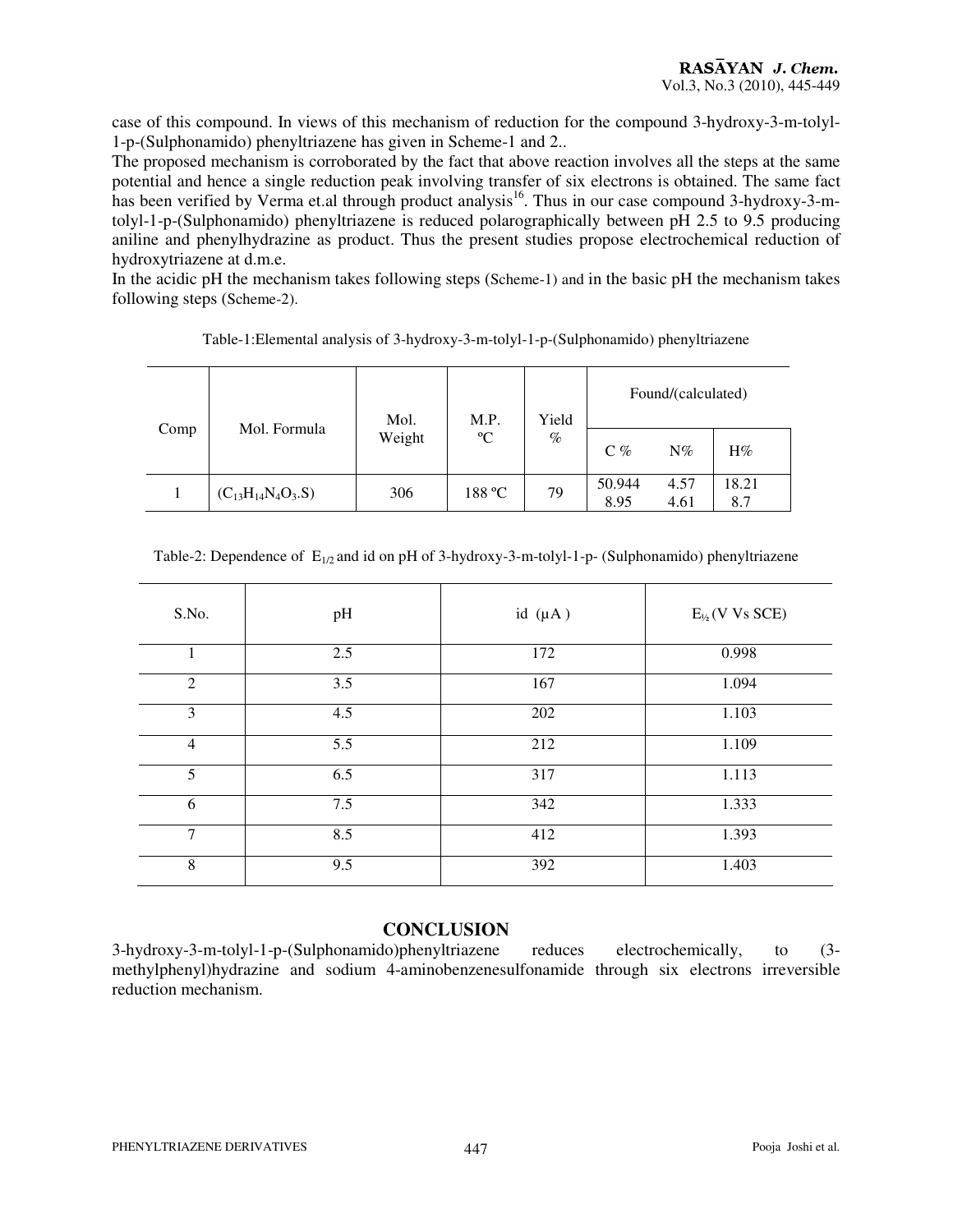